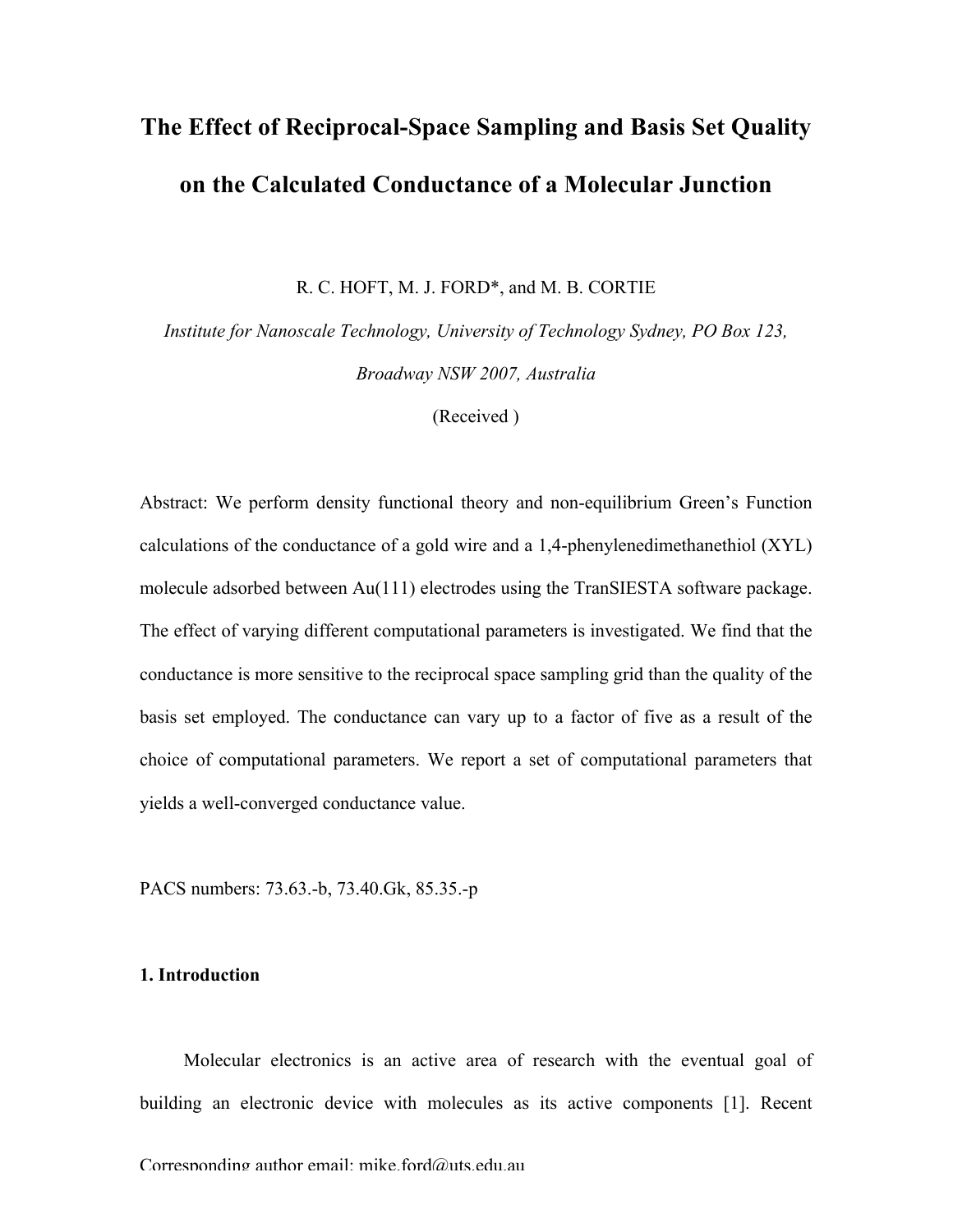advances in both the experimental [2] and theoretical [3] realm concerning the conductance of individual molecules are bringing this goal closer to reality. However a cause for concern is the large discrepancies that still exist between available data, both experimental and theoretical [4].

Molecules with thiol endgroups form strong bonds to  $Au(111)$  substrates and their formation of self-assembled monolayers (SAMs) is well studied [5]. For this reason the thiol 'alligator-clip' is commonly used in molecular conduction experiments. Many experiments probe the current-voltage response of a SAM using scanning tunneling spectroscopy (STS). Here the current between an STM tip and substrate under an applied bias [6-14] at fixed tip height is measured. Among other experimental tools are mechanical break junctions [15-17] and atomic force microscopes (AFM) with a conducting tip [18]. Various authors have claimed to measure the  $i(V)$  response of an individual molecule, e.g. [13, 14, 16, 18].

Theoretically, experimental setups are usually approximated by two semi-infinite Au(111) slabs sandwiching the molecule under study. The theoretical determination of the current passing between these electrodes is complicated beyond the usual electronic structure calculation by the fact that the system, under an applied bias between the electrodes, is not in equilibrium. Density functional theory is typically used as the starting point for conductance calculations, and yields the equilibrium electronic structure of the molecule plus electrodes. The transmission function and hence current is then calculated according to the non-equilibrium Green's functions method (NEGF). This combination is now an established tool for *ab-initio* molecular transport calculations (see for example a recent review by Lindsay and Ratner [19]). The choice of basis functions and sampling of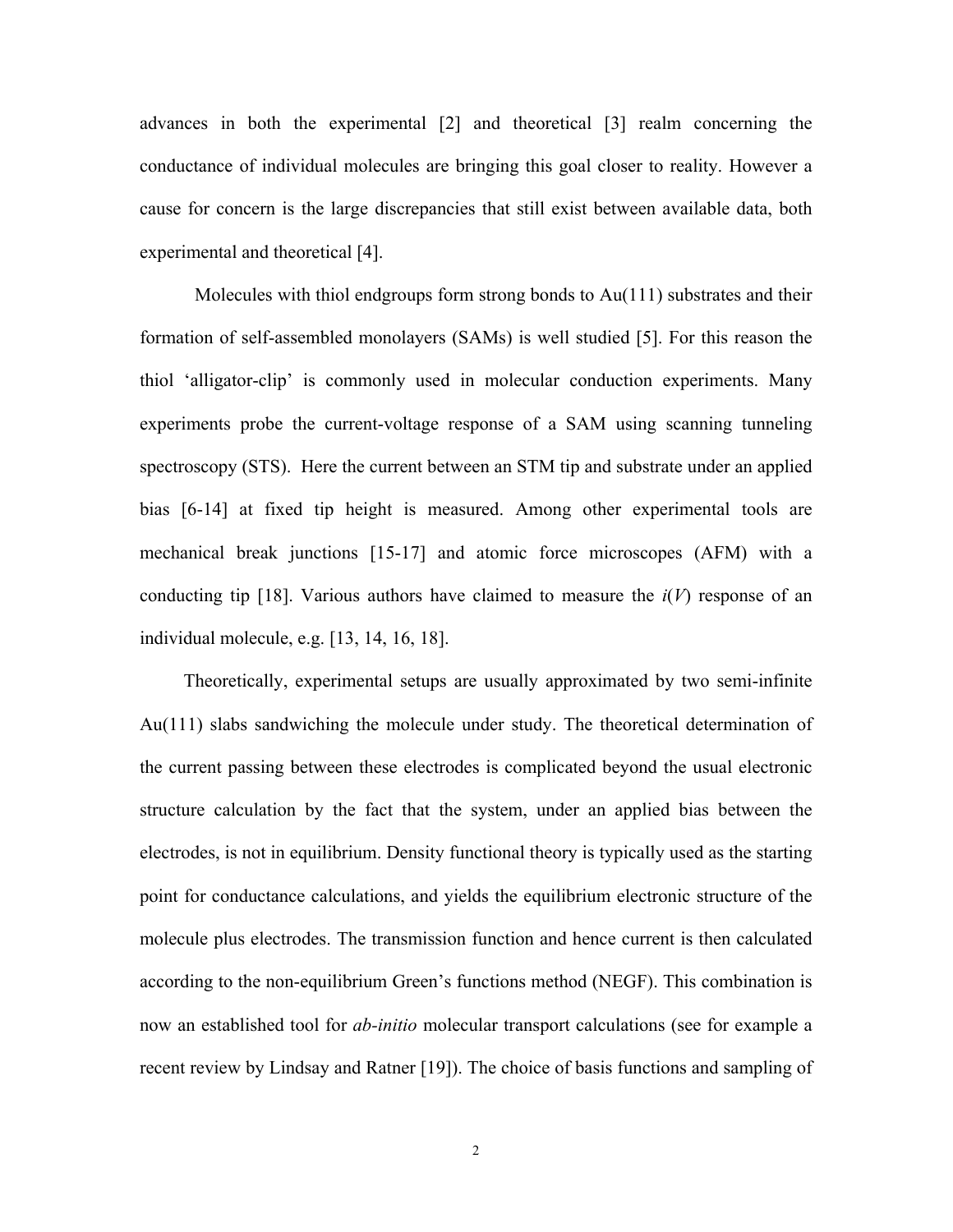the Brillouin zone are critical factors that can affect the result when calculating the electronic structure. Care has to be taken that the result is converged with respect to these parameters, at least to the desired level of accuracy. Many molecular conduction results using the above technique now appear in the literature, but no thorough investigation has been published to clarify the effect of these parameters. Here we address this issue by studying two prototypical systems: an infinite one-dimensional gold chain and Au(111)- XYL-Au(111) where XYL, or 1,4-phenylenedimethanethiol, is a short, thiol-terminated aromatic molecule that easily self-assembles on a gold substrate [9, 20, 21].

#### **2. Method**

The gold chain and surface adsorption geometries were initially optimized with the SIESTA software package [22], a density functional code employing a linear combination of numerical atomic orbitals as basis functions. The basis set consists of double zeta plus single polarization orbital for each atom. The orbitals have finite extent in space, the cutoff radius being defined by an "energy cutoff" parameter which specifies the excitation energy due to this confinement. This parameter is set to 5 mRy, which corresponds to a cut-off radius for the gold atoms of 3.8 Å for s-orbitals and 2.7 Å for dorbitals. The local density approximation (LDA) to the exchange-correlation functional is used, incorporating the self-interaction correction by Perdew and Zunger [23]. Calculations were spin-polarised with the (111) surface represented by a 3x3 atom unit cell, 4 layers thick. The surface layer is not relaxed during optimization. A reciprocal space grid with 5x5 *k*-points in the plane parallel to the surface is constructed according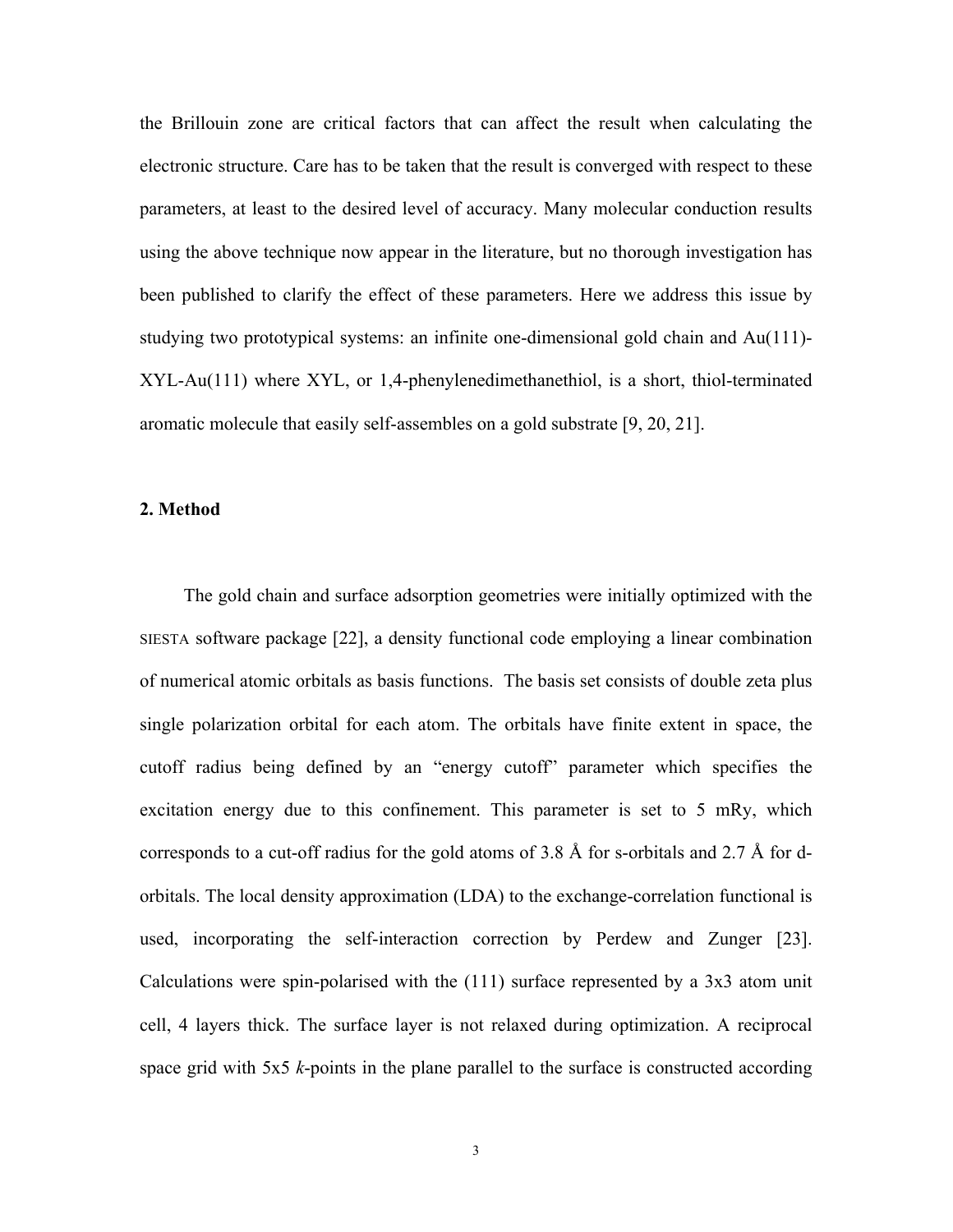to the method of Monkhorst and Pack [24]. We have previously examined the reliability of this type of calculation against the computational conditions used [25]; the parameters used here correspond to intermediate level I in this previous work and yield adsorption energies that are reliable to better than 0.45 eV. Higher level calculations improve the calculated adsorption energy but do not change adsorption geometries. Here we are concerned only at locating the minimum adsorption geometry rather than calculating a chemically accurate binding energy. Note that the optimum geometry is determined for the XYL molecule adsorbed through one of the thiol groups to a single gold surface. It is then assumed in the transport calculation, where the molecule spans two surfaces, or electrodes, that the same optimized configuration occurs at both electrodes.

The relaxed geometry is then input into the transport calculation using the ATK package, based on the original TransSIESTA [26]. This uses the SIESTA method to obtain the electronic structure and calculates transport by using the non-equilibrium Green's function method. This code has now been used extensively in the literature, for example, other studies have been undertaken to investigate the effect of different bonding geometries of small organic molecules between gold electrodes on the current-voltage characteristics of the system [27-29].

## [Insert figure 1 about here]

The molecule with two layers of Au atoms on either side is modeled as the device region, connected on the left and right by semi-infinite electrodes (Fig. 1b). Including two layers in the central region is enough to ensure that the bulk approximation is accurate for the electrodes. A test case calculation with three layers of gold included in the central region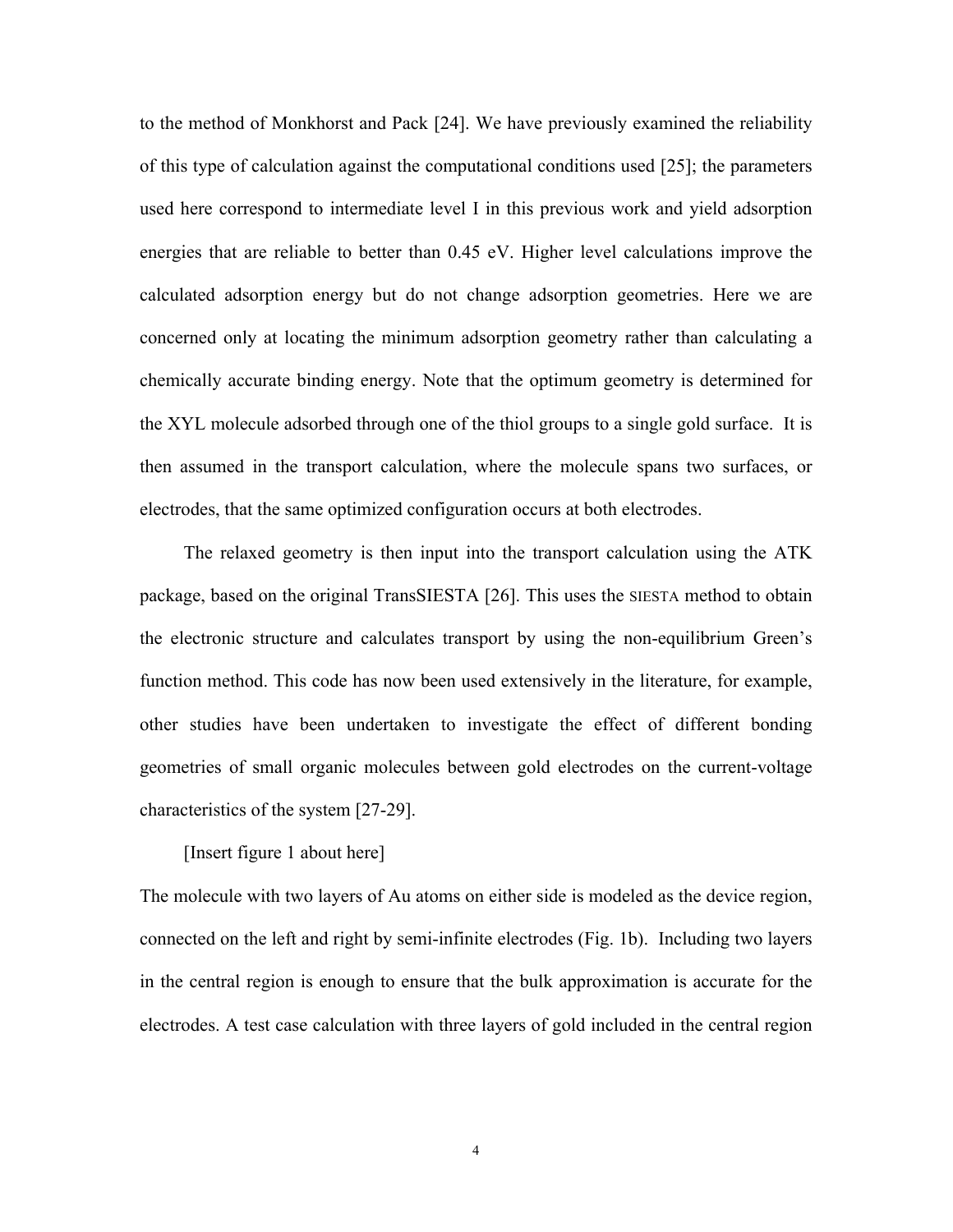yielded no change in the result. In the Au chain calculations, three atoms are included in the device region (Fig. 1a).

We again use the local density approximation with parametrisation by Perdew and Zunger. In the interest of time the calculations are done without spin-polarization. This does not introduce an error, since the above (spin polarized) SIESTA optimisation yielded optimised geometries with a total spin of zero, as expected. The effects of the basis set size describing the gold atoms, the orbital energy cutoff and the number of *k*-points used in the plane parallel to the surface are investigated within the ATK package. The basis sets used on the atoms within the molecule spanning the electrodes are kept fixed at double zeta plus polarization orbitals (DZP) for each atom. The calculation time is much more sensitive to the basis set size on the gold atoms; this is alternated between DZP ( $\zeta_{Au}$  $= 2$ ) and single zeta plus polarization ( $\zeta_{Au} = 1$ ). The orbital confinement parameter  $E_c$  is varied between 0.02 mRy and 20 mRy. In the case of transport calculations the determination of the transmission function is a post-electronic structure calculation. The self-consistent electronic structure is characterized by the density matrix, given within the NEGF formalism by [30]

$$
\rho = \frac{1}{2\pi} \int_{-\infty}^{\infty} dE \cdot \left[ f(E - \mu_1) G_d \Gamma_1 G_d^* + f(E - \mu_2) G_d \Gamma_2 G_d^* \right] \tag{1}
$$

(right) electrodes and  $G_d$  is the device Green's function in the presence of the electrodes. where f(E- $\mu_{1(2)}$ ) and  $\Gamma_{1(2)}$  are the Fermi functions and coupling matrices of the left

The electron density and resulting Kohn-Sham operator can be used to evaluate the Hamiltonian at a denser *k*-point grid, using [22]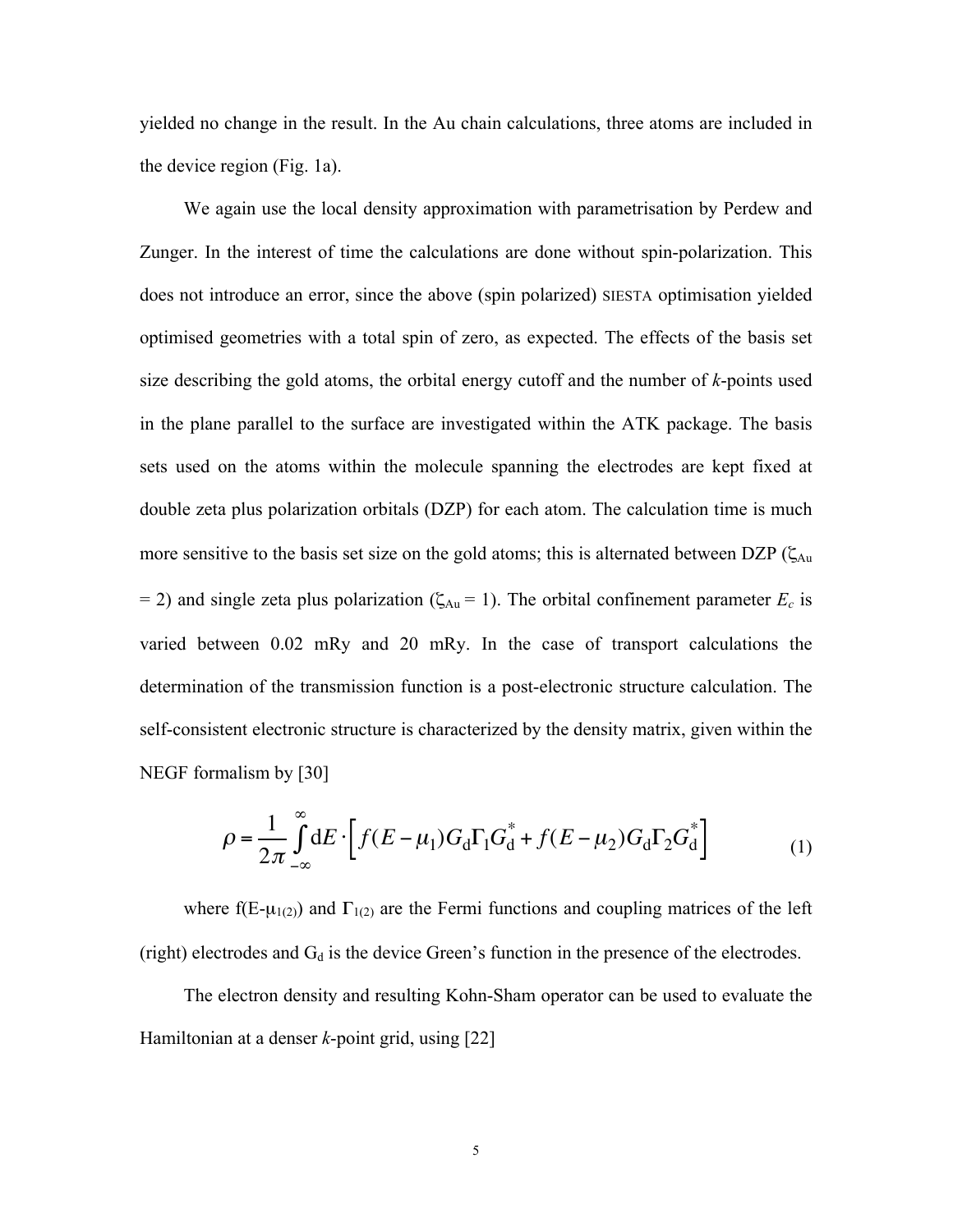$$
H_{\mu\nu}(\vec{k}) = \sum_{\mu'= \mu} \sum_{\nu' = \nu} e^{i\vec{k} \cdot (\vec{R}_{\nu} - \vec{R}_{\mu})} \langle \phi_{\mu'}(\vec{r}) | \hat{f}^{\text{KS}} | \phi_{\nu'}(\vec{r}) \rangle \tag{2}
$$

where  $\mu$ '≡ $\mu$  indicates all the periodic images of the basis function labeled  $\mu$ , centered at  $R_{\mu}$ , without repeating the SCF at this denser grid. If the electronic structure is converged with respect to the *k*-point grid used in the SCF cycle, then the lack of selfconsistency at the denser grid should not have a large effect. From the Hamiltonian, the Green's function and hence transmission function and current is calculated from [30]

$$
I(V) = \frac{2e}{h} \int_{-\infty}^{\infty} dE \cdot \left[ \text{Tr} \Big( \Gamma_1 G_d \Gamma_2 G_d^* \Big) \Big( f(E - \mu_1) - f(E - \mu_2) \Big) \right]
$$
 (3)

where the transmission function can be identified as  $T(E) = Tr(\Gamma_1 G_d \Gamma_2 G_d^*)$ .

For the calculation of the Au-XYL-Au system, we use the same number of grid points *N* in both the *x* and *y* direction. We vary the number of grid points for the selfconsistent electronic structure calculation  $N_E$  and the transmission function calculation *N<sub>T</sub>*. For the gold chain, only the gamma point is required in either the SCF or transmission function calculation, as there is no periodicity in the transverse direction.

The device region is not periodic and hence no *k*-point sampling in the direction perpendicular to transport is done in the two-probe calculation. However for the calculation of the electrodes a large number of *k*-points, generally 100, is used in this direction to ensure the metallic behaviour of the electrodes.

#### **3. Results And Discussion**

#### *3.1 Gold chain*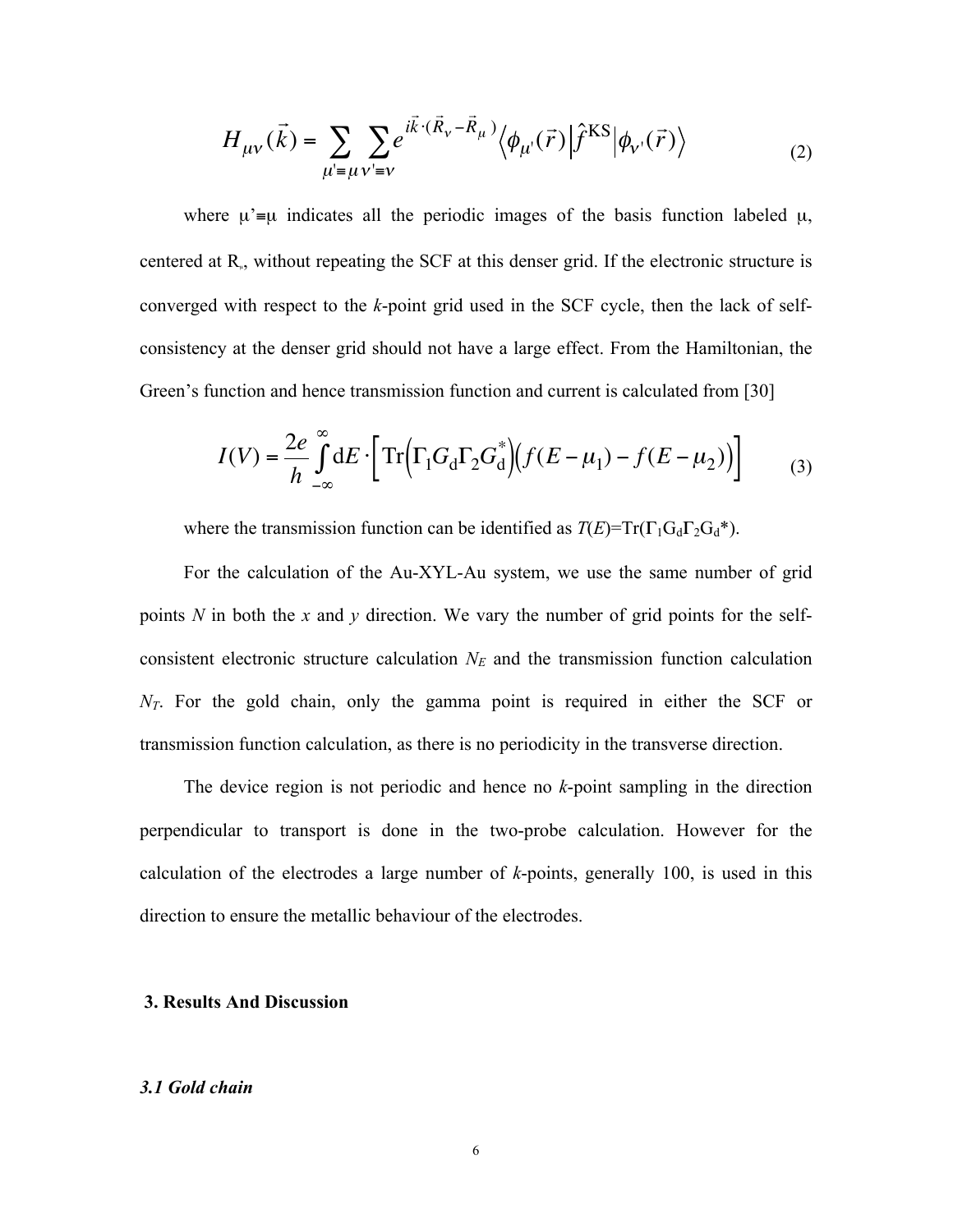Fig. 2 shows the current-voltage and conductance-voltage characteristics of a gold chain, calculated with a SZP basis set ( $\zeta_{Au} = 1$ ) and  $E_c = 5$  or 10 mRy. The  $I(V)$ characteristics seem virtually unaffected, but changing the energy shift parameter clearly has a larger effect on the conductance. The latter however remains close to the conductance quantum,  $G_0 = 2e^2/h = 77.48 \mu S$ , as expected for a one-dimensional gold chain [30]. The response of the chain is almost Ohmic, but the conductance decreases slightly at higher voltages. This behaviour has been observed in similar calculations and in experiments [26]. In what follows we shall refer to the conductance in units of  $G_0$ .

[Insert figure 2 about here]

The conductance can either be calculated from the difference between successive current evaluations

$$
G_{\Delta}(V) = \frac{I(V + \Delta V) - I(V - \Delta V)}{2\Delta V}
$$
\n(4)

or by the analytical derivative of the expression for the current, equation (3), which

$$
G(V) = \frac{2e^2}{h} \int_{-\infty}^{\infty} dE \cdot T(E) \frac{1}{2kT} \left( \frac{t_1}{(1+t_1)^2} + \frac{t_2}{(1+t_2)^2} \right)
$$
  
\n
$$
t_1 = \exp\left(\frac{E + eV/2}{kT}\right)
$$
  
\n
$$
t_2 = \exp\left(\frac{E - eV/2}{kT}\right)
$$
  
\n(5) The

gives

conductance given in Fig. 2b is based on equation (4) with  $\Delta V = 0.2$  V and  $T = 300$  K.

Although equation (5) is exact, it is not necessarily the better option, since discontinuities in the transmission function at energies close to the chemical potentials of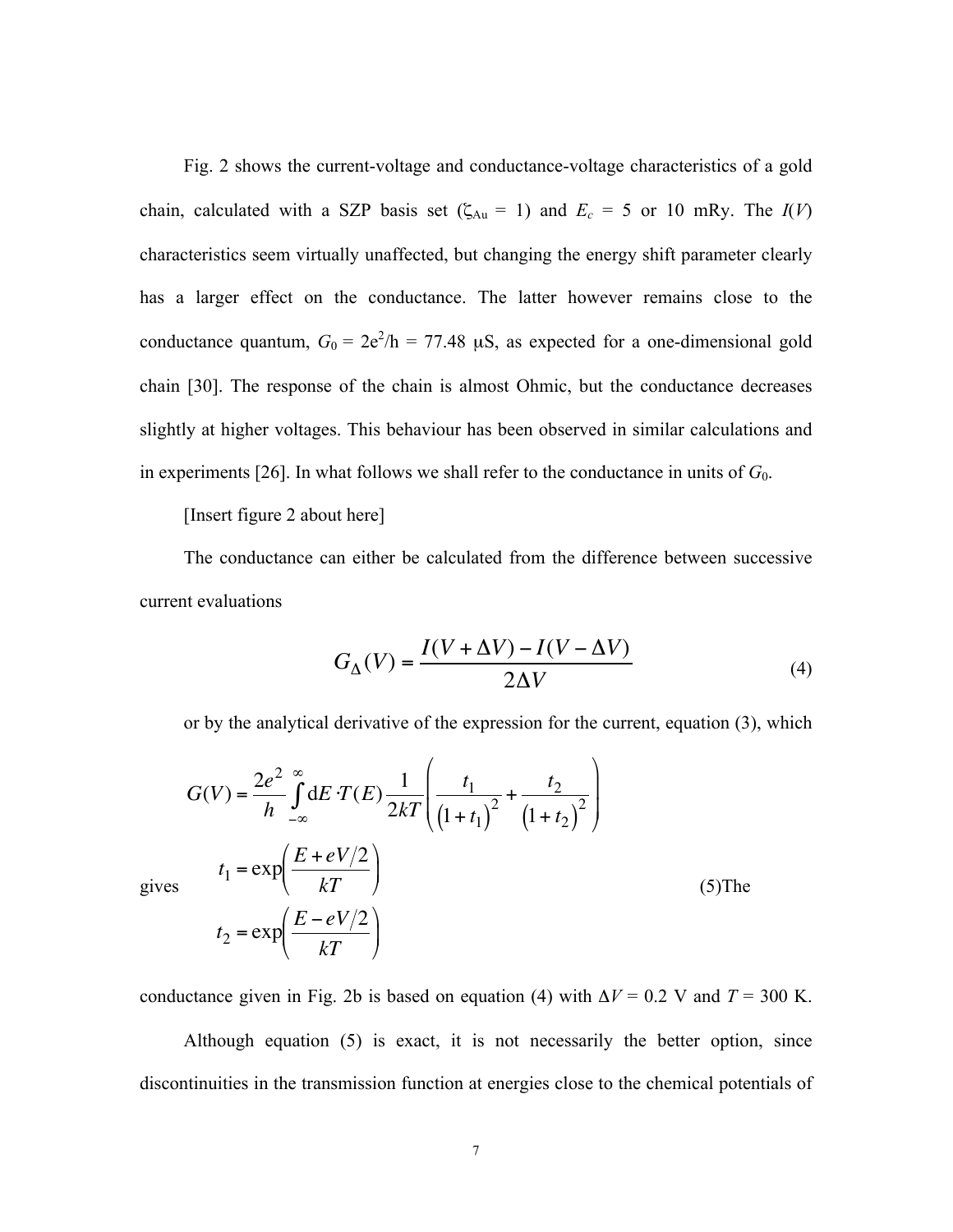the electrodes, can lead to an unreliable conductance value. This is illustrated in Fig. 3. At 0 V the transmission function is discontinuous near  $E = 0$ , where the number of transmission channels changes between one and three. The zero-volt conductance evaluated from equation (5) with  $T = 0$  K can therefore be 1 or 3, depending on the exact location of the discontinuity,  $E = ε$ . Introducing a finite temperature into equation (5) reduces the sensitivity to ε. The sensitivity is further reduced by using equation (4), where the evaluation of the current integrals occurs over an interval spanning  $E = \varepsilon$ .

[insert figure 3 about here]Fig. 4 shows the zero-volt conductance of the gold chain calculated from equations (4) and (5) with both  $T = 0$  and 300 K. An SZP basis set is used and  $E_c$  is varied over a wide range. Some results for a DZP basis set are also shown for comparison.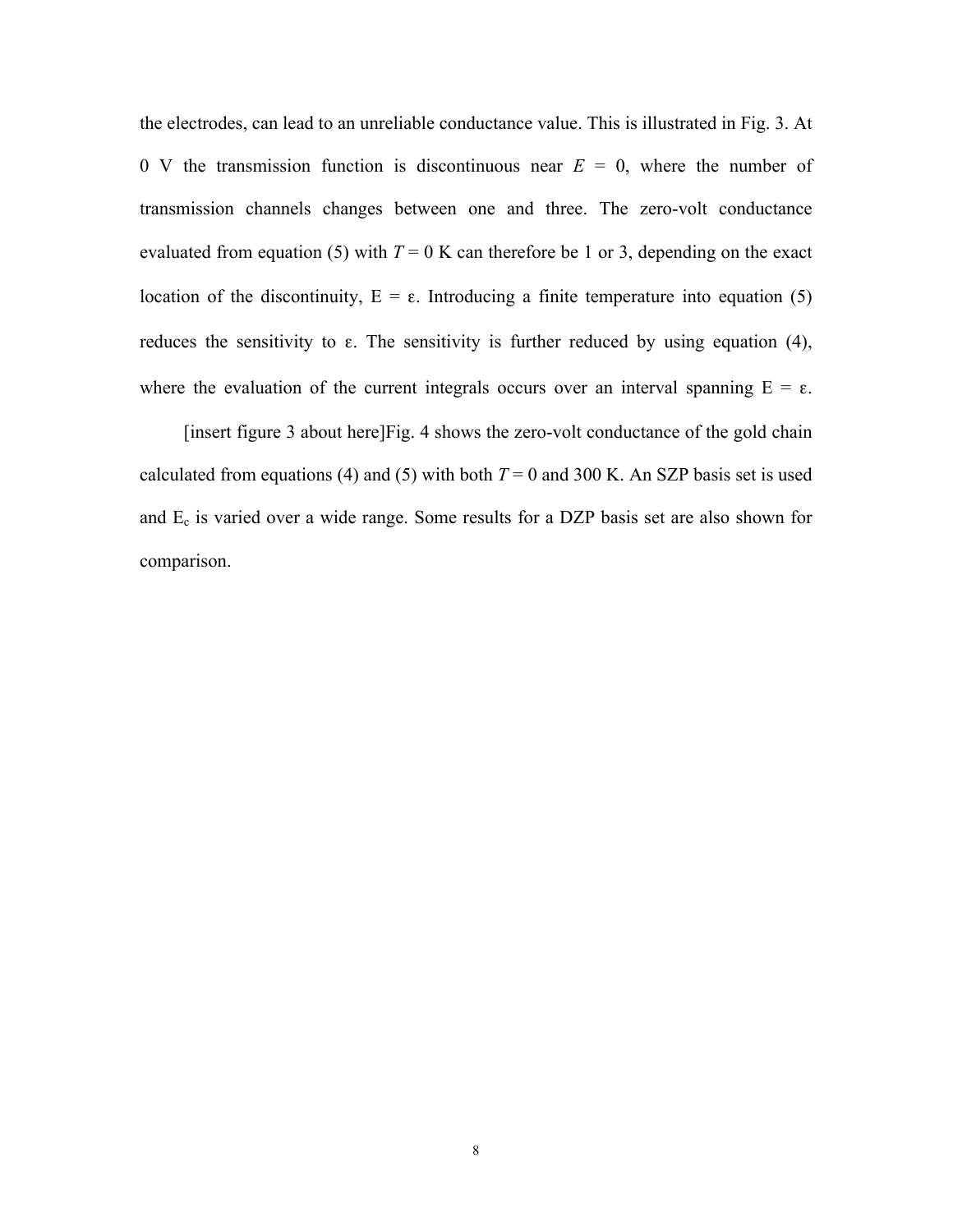[insert figure 4 about here]

The conductance is very sensitive to the energy shift parameter and approaches the expected value of  $G = G_0 = 2e^2/h$  as the basis set orbitals become less confined. When equation (4) is used (fig 4a), the conductance is converged at  $E_c = 1$  mRy. Convergence with respect to the orbital confinement is faster at  $T = 0$  K. Using equation (5) (fig 4b), the conductance is converged at  $E_c = 1$  mRy when  $T = 0$  K, but only at  $E_c = 0.1$  mRy when  $T = 300$  K. However, at zero temperature the convergence is discontinuous and the conductance jumps from  $G_0$  to 3 $G_0$  between  $E_c = 1$  mRy and  $E_c = 5$  mRy.

At  $E_c = 1$  mRy and 10 mRy the conductance was recalculated with a DZP basis set (hollow data points). These conductance values are invariably very close to their SZP counterparts, the values when  $E_c = 1$  mRy and  $T = 0$  K being identical.

For accurate conductance results, it is therefore imperative to use an orbital confinement corresponding to an energy shift parameter of 1 mRy or lower. Table 1 lists the orbital confinement radii corresponding to different values of  $E<sub>c</sub>$ . Use of a DZP basis set does not provide a significant improvement over SZP and is therefore not recommended, as it implies a significant increase in computational time. For Au, an SZP basis set includes 9 orbitals per atom and a DZP basis set 15 orbitals per atom. When using a sufficiently accurate orbital confinement, the zero-temperature conductance is more accurate than the finite-temperature conductance; however, case must be taken when using a less accurate orbital confinement, since a discontinuous transmission function may lead to an incorrect conductance value.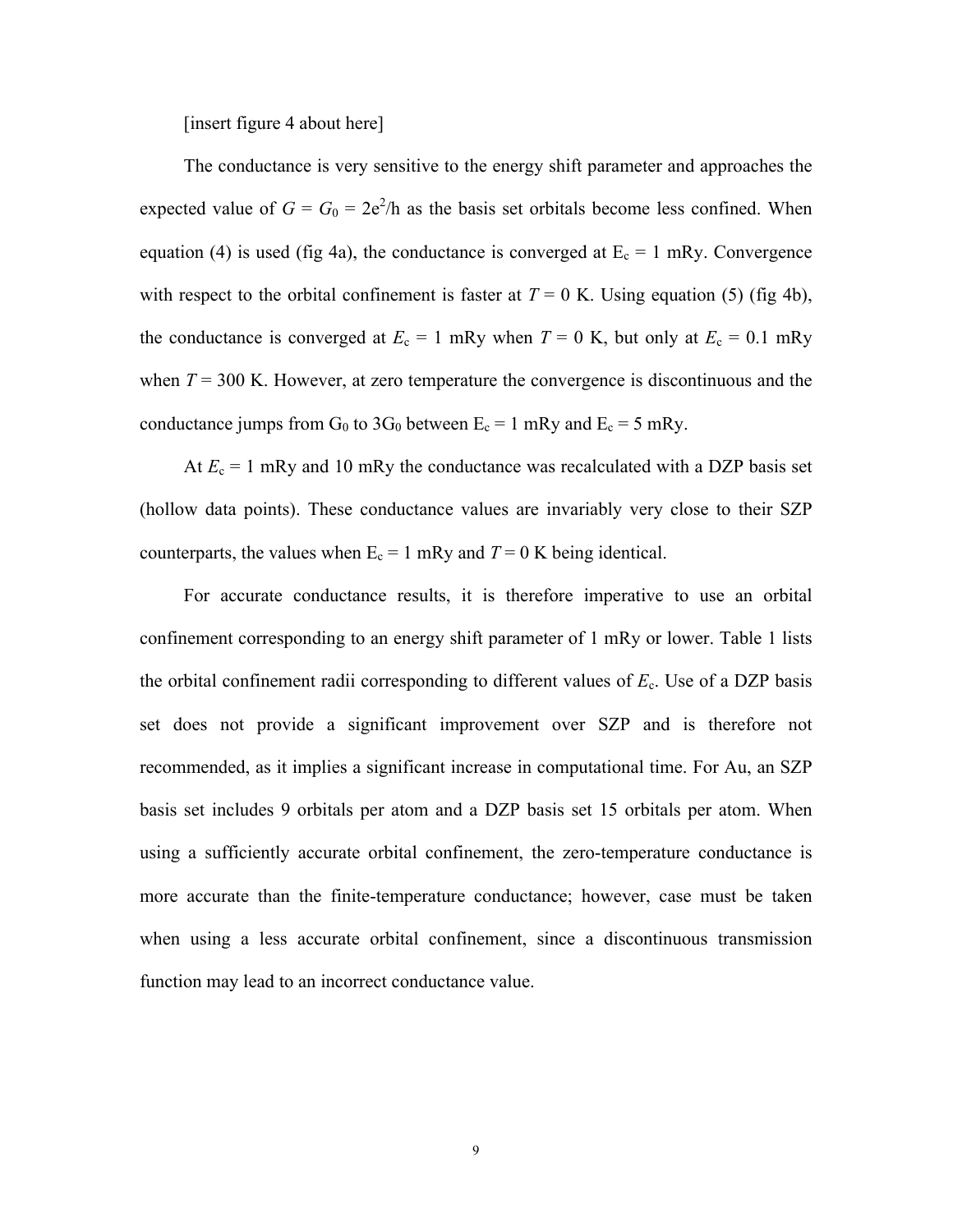#### *3.2 Au-XYL-Au*

#### [insert figure 5 about here]

The potential energy surface (PES) of XYL adsorbed on the Au(111) surface is shown in Fig. 5. The optimal binding site is slightly offset from the bridge site, towards the fcc site. The binding height is 2.0 Å. The minimum energy position was initially the result of a conjugate gradient (CG) optimisation of the molecule on the surface and the PES was produced by manually varying the binding site and height of the sulphur atom on the surface. This manual scanning of the molecule confirms that the CG result is a global minimum with respect to the sulphur position above the surface.

Fig. 6 shows the variation in interaction energy with two independent rotation angles of the molecule on the surface. Firstly the plane of the phenyl ring was rotated with respect to the surface to make an angle of  $\theta$  degrees with the surface normal (Fig. 6a). Secondly the molecule was rotated within the plane of the phenyl ring so that an angle of σ degrees is made between the surface normal and the vector connecting the carbon atoms in the 1 and 4 positions in the ring (Fig. 6b). The inserts in Figs. 6a and 6b clarify these rotations. In both cases the rotations are done about the sulphur atom bound to the surface. In the CG optimised geometry the rotation angles are  $\theta = -21^{\circ}$  and  $\sigma = 0^{\circ}$ . θ and σ are then varied independently with the other angle fixed at the CG optimised value. Manually varying these rotation angles confirms that the CG result is a global minimum with respect to rotation of the molecule on the surface. The minima in Figs. 6a and 6b therefore correspond to the same minimum energy structure, shown in Fig. 6c.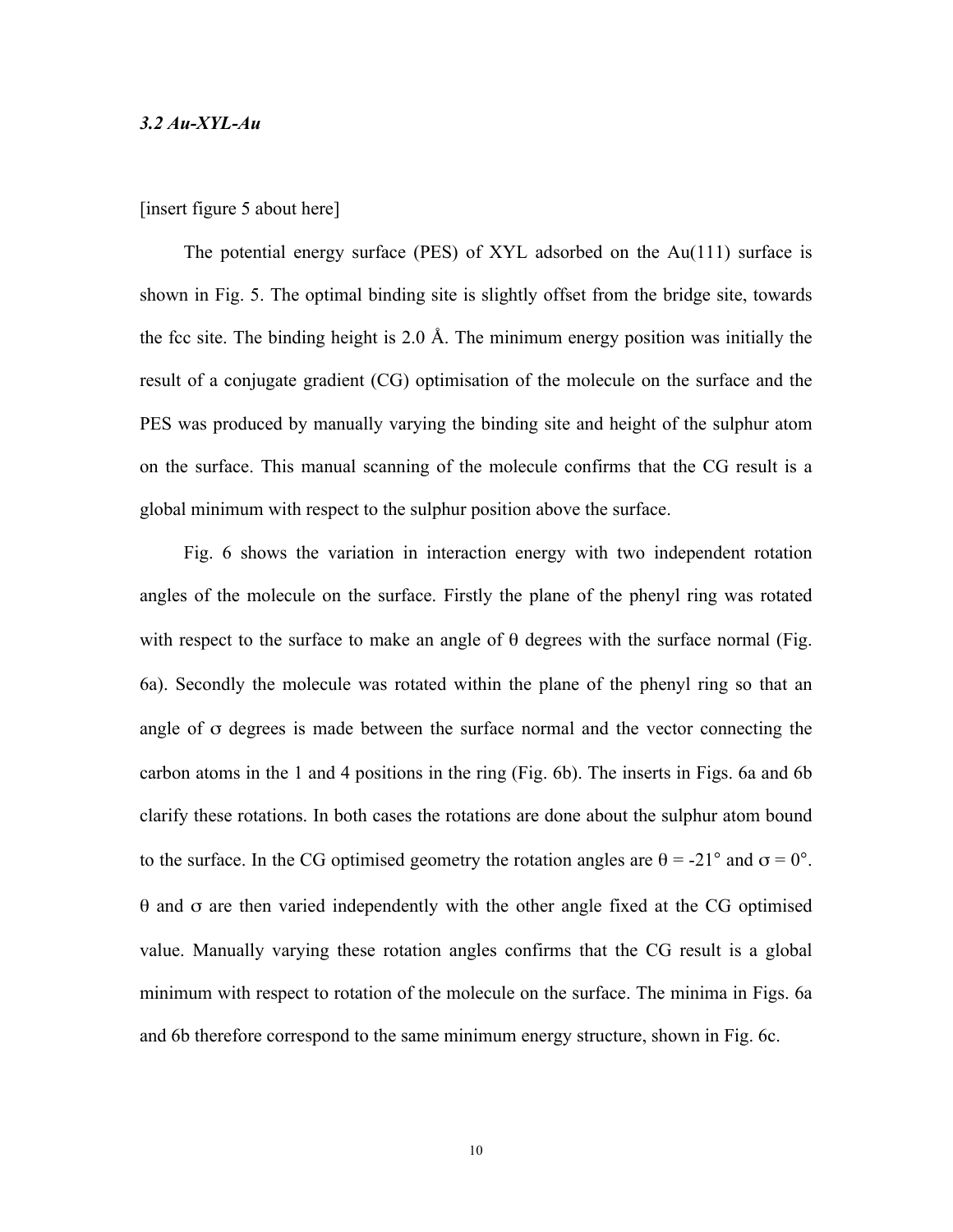The interaction energy and optimum geometry is similar to that calculated previously for other thiol-bound molecules; however, the rotation angle may be optimised more reliably by using a Z-matrix optimiser [31].

[insert figure 6 about here]

The ATK electronic structure and transport calculations are set up accordingly with the molecule bonded identically to both electrodes.

Firstly, the total energy and the eigenenergies of the highest occupied molecular orbital (HOMO) and lowest unoccupied molecular orbital (LUMO) are calculated with *E*<sup>c</sup>  $= 20$  mRy and  $\zeta_{Au} = 1$  (SZP), varying  $N_E$  between 1 and 13. The results are shown in Fig. 7. At  $N_E$  =3 the total energy has converged to within 1 eV (or 0.01 eV/atom) and the HOMO and LUMO eigenenergies to within 0.005 eV of the limiting values. Here we have assumed that using a value of  $N_e=13$  gives a converged result.

[insert figure 7 about here]

It is not surprising that the electronic structure is sensitive to *k*-point sampling for this device configuration, which is periodic in two dimensions and therefore possesses dispersive energy bands in *k*-space. However, the total energy and HOMO and LUMO eigenenergies are seen to be well converged at the relatively modest 3x3 *k*-space sampling grid. It should also be noted that more reliable total energy results are obtained by including the gamma point in the *k*-space integration, which in the present code is achieved by using an odd numbered *k*-grid.

For efficiency only the 0 V transmission function was calculated for the XYL system. The zero-volt conductance in what follows was therefore calculated from equation (5), which does not make use of the current at finite voltages. The use of a finite

11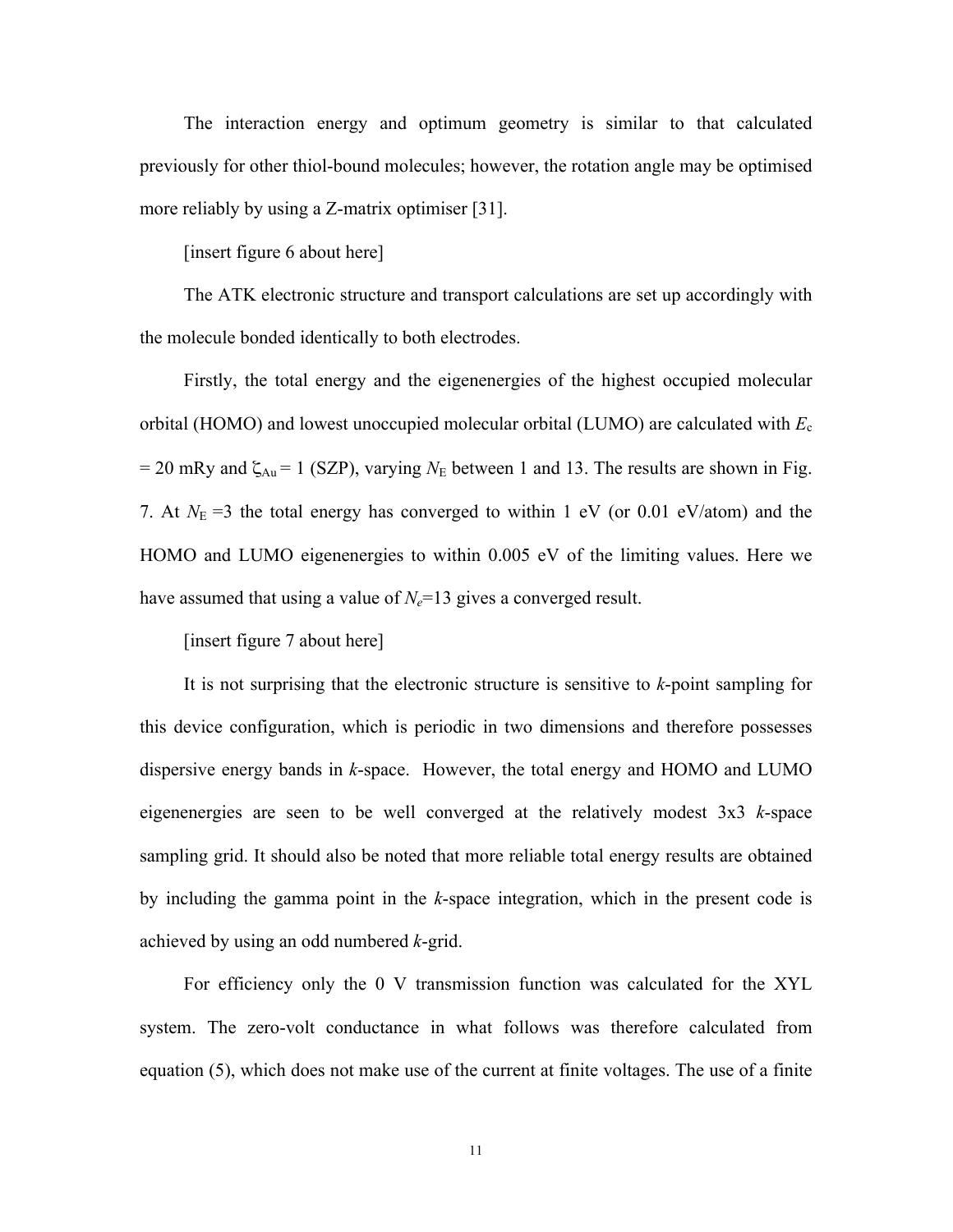temperature avoids the problem of a discontinuous transmission spectrum described in section 3.1.

Fig. 8 shows the zero-volt conductance of the system calculated from equation (5), using  $T = 300$  K, as a function of  $N_T$  for various choices of  $N_E$ ,  $\zeta_{Au}$  and  $E_c$ . Keeping  $E_c =$ 20 mRy,  $\zeta_{Au} = 1$  fixed and varying  $N_E$ ,  $N_T$  (Fig. 8a), the converged value at  $N_E = N_T = 13$ is  $G = 0.0401$   $G_0$ . A modest 2x2 *k*-point grid for the SCF calculation seems sufficient for a well converged conductance value and with  $N_E = 2$ ,  $N_T = 5$ , the zero-volt conductance is converged to within 10% of the limiting value. We use  $N_T = 13$ , since the calculation of the transmission function occurs post-SCF, and therefore  $N_T$  contributes only a small amount to the total computational time. This is quantified in Fig. 9. The transmission function calculation time is about two orders of magnitude smaller than the electronic structure calculation time and hence the size of the  $N<sub>T</sub>$  x  $N<sub>T</sub>$  grid has negligible effect on the total computation time.

[insert figure 8 about here]

In Fig. 8b,  $E_c$ ,  $\zeta_{Au}$  and  $N_E$  are varied simultaneously. For  $N_T$ =1, G changes by up to a factor of three depending on the other parameters, although the errors introduced by  $\zeta_{Au}$ and  $E_c$  appear to cancel. However when convergence is reached with respect to  $N_T$ , it seems that the basis set parameters (orbital confinement and basis set size) do not affect the converged value, whereas the *k*-point sampling used for the electronic structure does have an effect.

[insert figure 9 about here]

Finally we test the convergence of the total energy and zero-volt conductance with respect to the energy shift parameter, Fig. 10. We set  $\zeta_{Au} = 1$  and  $N_E = 1$ . We use the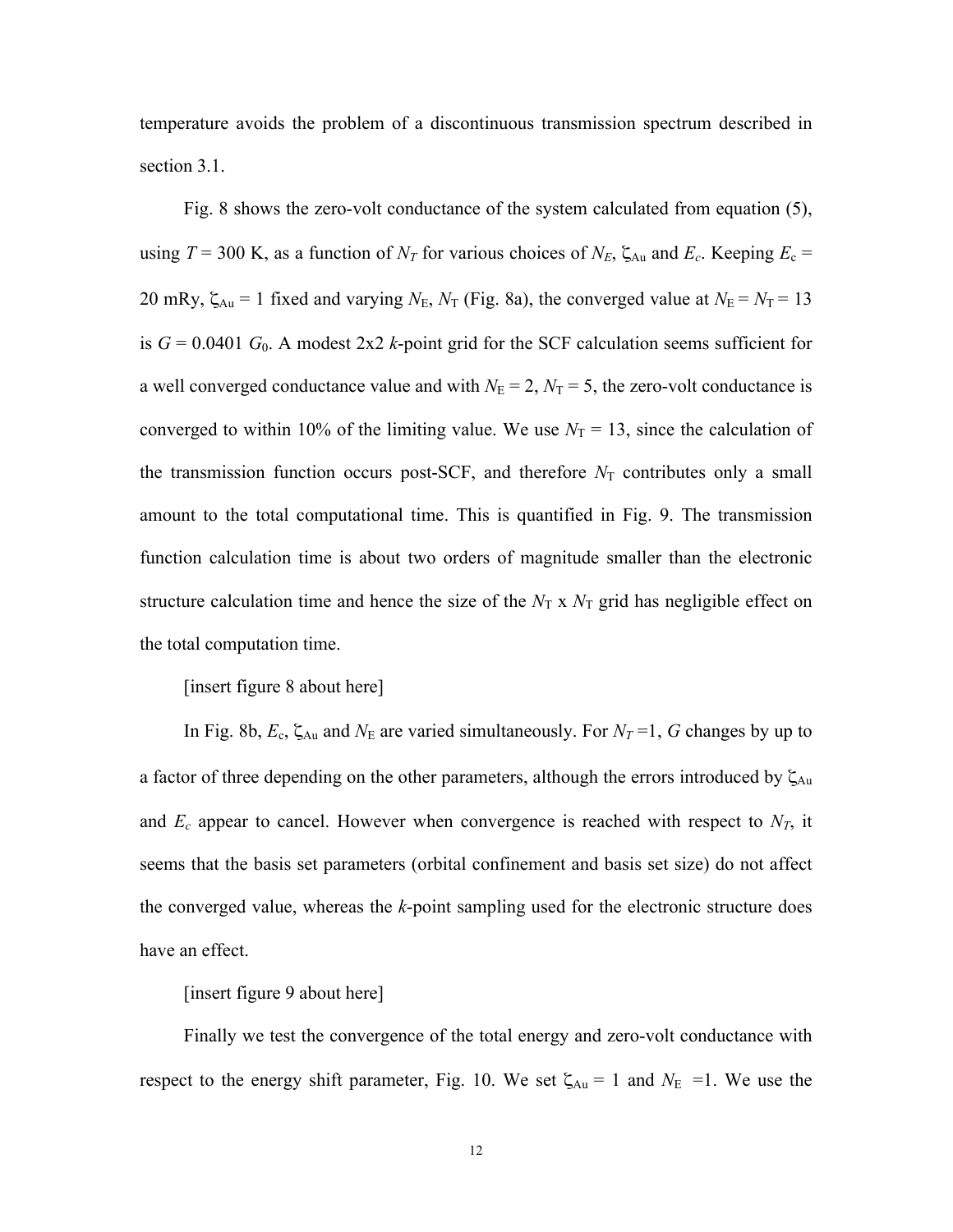gamma point only here in the interest of speed; although the absolute values are therefore not necessarily correct, the convergence behaviour should be unaffected. Taking the values at  $E_c = 0.01$  mRy to be converged, the total energy at  $E_c = 2$  mRy is converged to within 4 eV (or 0.04 eV/atom) of the limiting value. *G* evaluated with  $N_T = 13$  is converged to within 6% at  $E_c = 5$  mRy. However *G* evaluated with  $N_T = 1$ , is only well converged at  $E_c = 0.5$  mRy, to within 10% of the limiting value. This is consistent with the finding from Fig. 8b, i.e. when convergence is reached with respect to  $N<sub>T</sub>$ , the basis set parameters have less effect on the converged *G* value.

[insert figure 10 about here]

The best value for the zero-volt conductance of the Au(111)-XYL-Au(111) system presented here is  $G = 0.0493$   $G_0$ , with  $N_E = 3$ ,  $N_T = 7$ ,  $E_c = 5$  mRy and  $\zeta_{Au} = 2$ . This is a factor 82 larger than the experimental measurement of  $G = 0.0006$   $G<sub>0</sub>[13]$ . Discrepancies of this order between calculated and experimental conductances of thiol-bound molecules on gold have been noted before in DFT calculations [32, 33].

There is an additional constraint associated with the energy-shift parameter which must be considered in calculations where a vacuum gap is incorporated into the geometry. This would be the case for simulating an STM experiment, or for modeling the effect of moving the molecule away from one electrode [34]. Because the orbitals fall strictly to zero, a sufficiently large orbital confinement radius must be used in order to ensure the gap is spanned by the molecule / electrode orbitals. In other words, a small energy-shift parameter must be used in the transport calculations; the exact value of this parameter will depend upon the geometry. Table 1 gives energy-shifts and the corresponding confined radius for carbon and gold atoms; confinement will vary for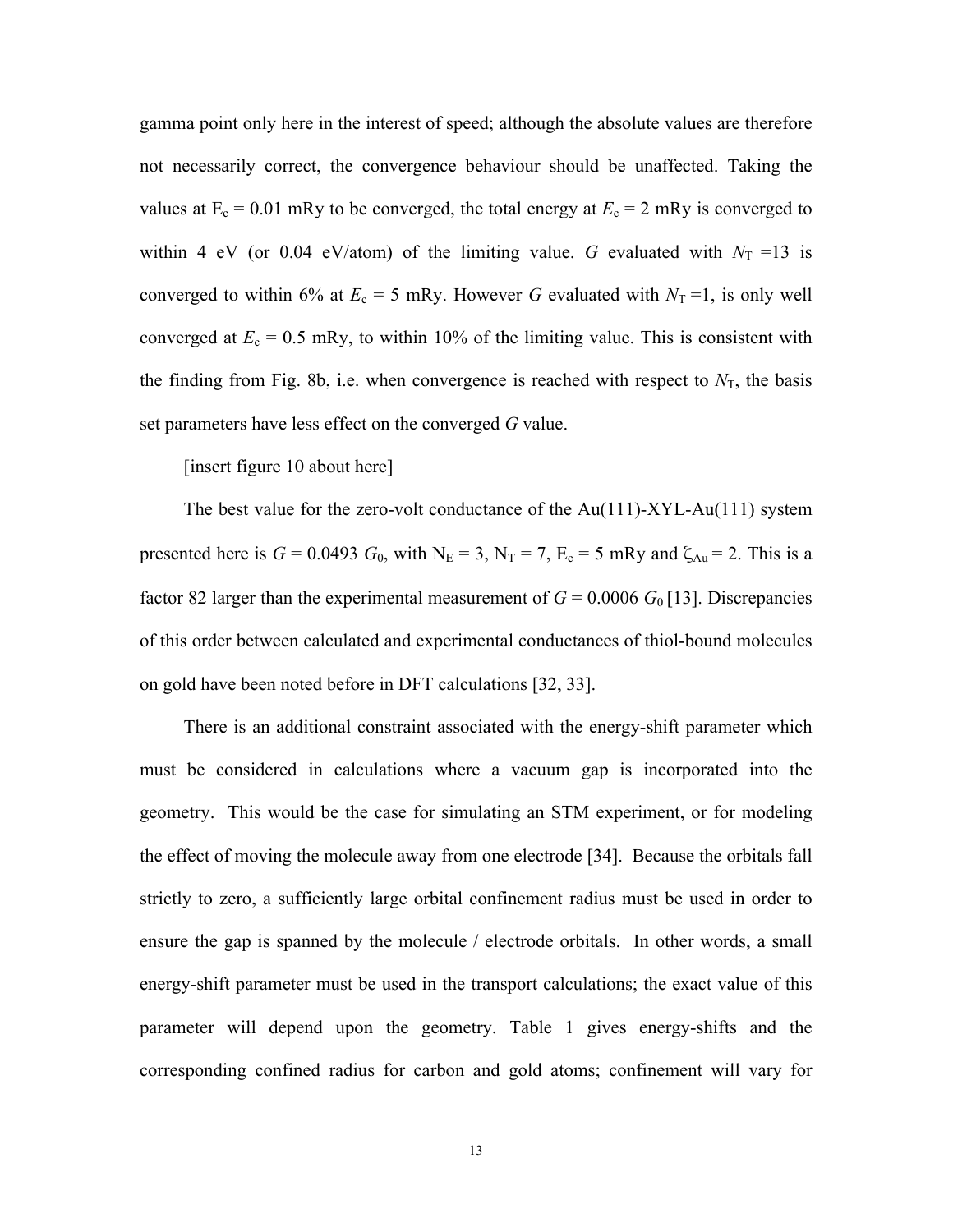different elements even with a common energy-shift. The confinement radii suggest that it may be desirable to use an energy-shift parameter as small as  $E_c = 0.1$  mRy when there is a distance of 5-7 Å between molecule and electrode, to ensure significant orbital overlap. This is more accurate than is usually needed to obtain converged adsorption geometries and interaction energies of molecules on surfaces [25]. This is another point that has not been addressed in DFT calculations of transport in the literature. Orbital confinement is not relevant in plane wave codes, but the above discussion is applicable to all codes that use the linear combination of atom orbitals (LCAO) ansatz, where the atom-centred basis functions generally have finite spatial extent.

[insert table 1 about here]

#### **4. Conclusion**

In summary, we have conducted a large set of DFT electronic structure and transmission calculations on a gold chain as well as the model Au-XYL-Au system, which is a commonly studied system in the context of single-molecule conductance. For the gold chain, which requires no *k*-point sampling, we test the effect of altering the basis set parameters on the current and conductance. We find that the  $I(V)$  characteristic is relatively insensitive to the basis set, but that the conductance can be highly sensitive to the basis set when the transmission function is discontinuous or rapidly changing. The orbital confinement radius appears to be more important than the number of distinct orbitals per angular momentum channel. This sensitivity can be reduced by applying a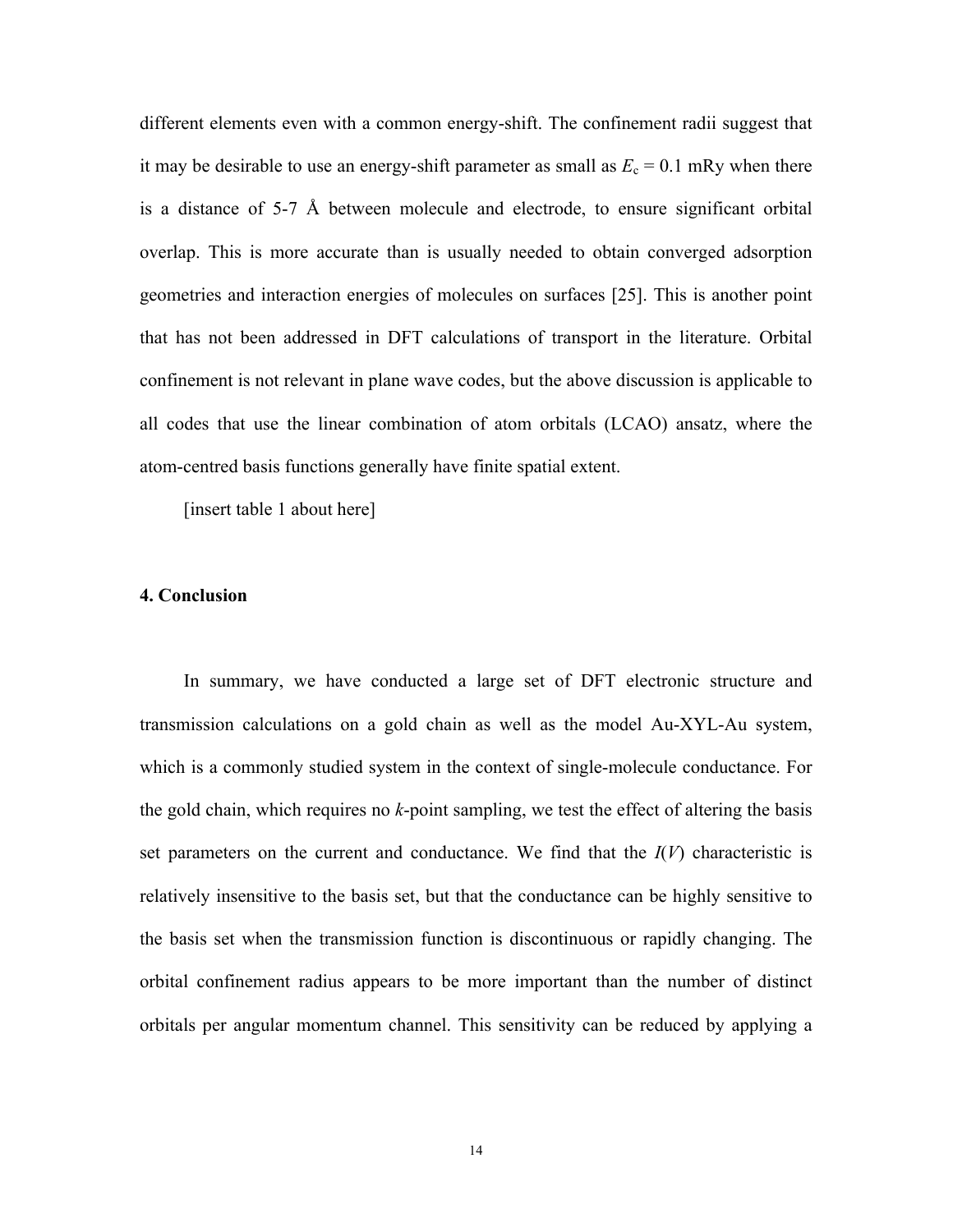finite temperature or by using successive current integration to evaluate the conductance, rather than using the analytical value.

For *k*-point the Au-XYL-Au system, we test the variation of the calculated conductance of the system at equilibrium (i.e. 0 volt bias) when certain important variables are changed and find a set of parameters that appear to yield a converged conductance. Including two layers of gold atoms on either side of the device region making up the "extended molecule" is sufficient for a converged result. Changing the basis set size and the orbital confinement and the sampling for both the electronic structure and transmission calculations independently, can change the conductance by typically a factor of three, and even up to a factor of five. We find that the *k*-point sampling has a more critical effect than the basis set (size and orbital cutoff parameters). The *k*-point sampling for the electronic structure can be coarser than that of the transmission spectrum calculation. For the Au-XYL-Au system 3x3 and 10x10 Monkhorst-Pack grids for the two calculations respectively are sufficient. With these grids, using a single zeta plus polarization orbital for gold atoms with the orbital confinement defined by a 5 mRy energy shift parameter gives a converged conductance. The energy-shift parameter may need to be reduced when considering geometries other than the optimal binding geometry, e.g. with a gap between the molecule and one electrode.

#### **Acknowledgements**

This work was supported by the Australian Research Council and the University of Technology, Sydney. Computing facilities were provided by the Australian Centre for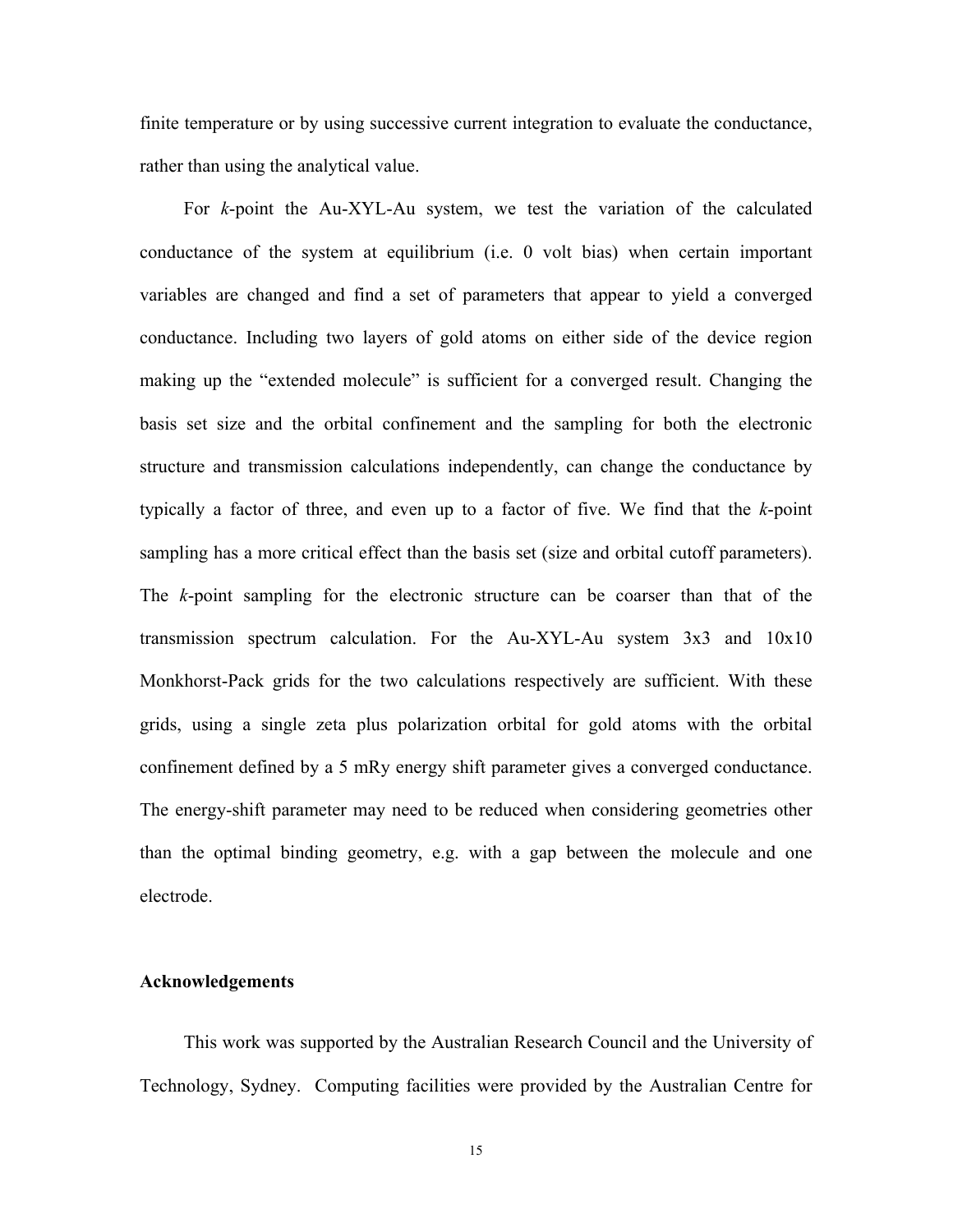Computing and Communications (ac3) and the Australian Partnership for Advanced

Computing (APAC).

# **References**

[1] M. A. Reed. Molecular-scale electronics. *Proc. IEEE*, **87**, 652 (1999).

[2] D. K. James and J. M. Tour. Electrical measurements in molecular electronics. *Chem. Mater.*, **16**, 4423 (2004).

[3] Y. Q. Xue and M. A. Ratner. Theoretical principles of single-molecule electronics: A chemical and mesoscopic view. *Int. J. Quantum Chem.*, **102**, 911 (2005).

[4] A. Nitzan and M. A. Ratner. Electron transport in molecular wire junctions. *Science*, **300**, 1384 (2003).

[5] J. C. Love, L. A. Estroff, J. K. Kriebel, R. G. Nuzzo and G. M. Whitesides. Selfassembled monolayers of thiolates on metals as a form of nanotechnology. *Chem. Rev.*, **105**, 1103 (2005).

[6] R. P. Andres, J. D. Bielefeld, J. I. Henderson, D. B. Janes, V. R. Kolagunta, C. P. Kubiak, W. J. Mahoney and R. G. Osifchin. Self-assembly of a two-dimensional superlattice of molecularly linked metal clusters. *Science*, **273**, 1690 (1996).

[7] L. A. Bumm, J. J. Arnold, M. T. Cygan, T. D. Dunbar, T. P. Burgin, L. Jones, D. L. Allara, J. M. Tour and P. S. Weiss. Are single molecular wires conducting? *Science*, **271**, 1705 (1996).

[8] S. Datta, W. D. Tian, S. H. Hong, R. Reifenberger, J. I. Henderson and C. P. Kubiak. Current-voltage characteristics of self-assembled monolayers by scanning tunneling microscopy. *Phys. Rev. Lett.*, **79**, 2530 (1997).

[9] M. Dorogi, J. Gomez, R. Osifchin, R. P. Andres and R. Reifenberger. Room-Temperature Coulomb-Blockade from a Self-Assembled Molecular Nanostructure. *Phys. Rev. B*, **52**, 9071 (1995).

[10] T. Ishida, W. Mizutani, N. Choi, U. Akiba, M. Fujihira and H. Tokumoto. Structural effects on electrical conduction of conjugated molecules studied by scanning tunneling microscopy. *J. Phys. Chem. B*, **104**, 11680 (2000).

[11] K. Moth-Poulsen, L. Patrone, N. Stuhr-Hansen, J. B. Christensen, J. P. Bourgoin and T. Bjornholm. Probing the effects of conjugation path on the electronic transmission through single molecules using scanning tunneling microscopy. *Nano Lett.*, **5**, 783 (2005).

[12] J. J. W. M. Rosink, M. A. Blauw, L. J. Geerligs, E. van der Drift and S. Radelaar. Tunneling spectroscopy study and modeling of electron transport in small conjugated azomethine molecules. *Phys. Rev. B*, **62**, 10459 (2000).

[13] X. Y. Xiao, B. O. Xu and N. J. Tao. Measurement of single molecule conductance: Benzenedithiol and benzenedimethanethiol. *Nano Lett.*, **4**, 267 (2004).

[14] B. Q. Xu and N. J. J. Tao. Measurement of single-molecule resistance by repeated formation of molecular junctions. *Science*, **301**, 1221 (2003).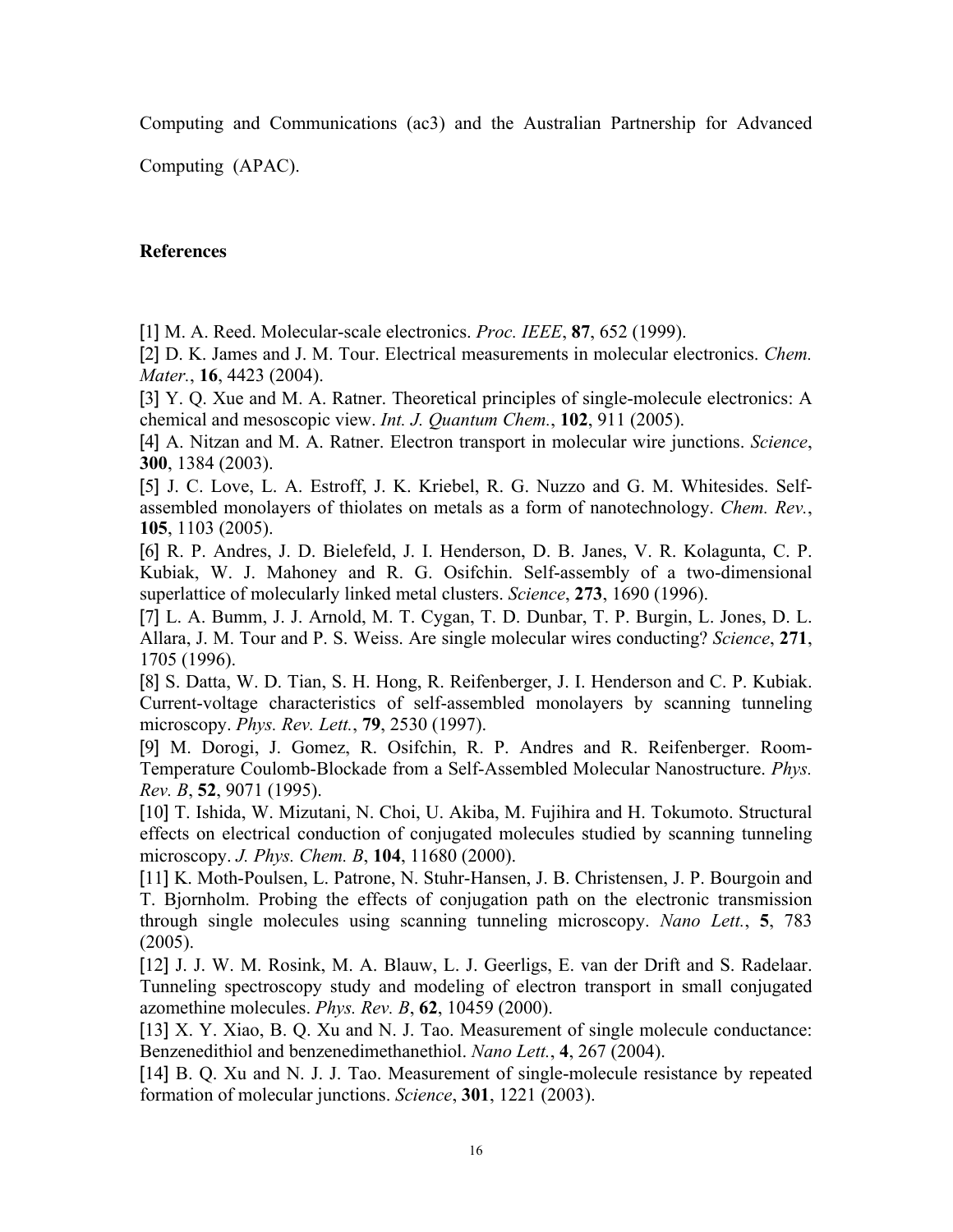[15] T. Bohler, J. Grebing, A. Mayer-Gindner, H. V. Lohneysen and E. Scheer. Mechanically controllable break-junctions for use as electrodes for molecular electronics. *Nanotechnology*, **15**, S465 (2004).

[16] M. A. Reed, C. Zhou, C. J. Muller, T. P. Burgin and J. M. Tour. Conductance of a molecular junction. *Science*, **278**, 252 (1997).

[17] J. Reichert, R. Ochs, D. Beckmann, H. B. Weber, M. Mayor and H. von Lohneysen. Driving current through single organic molecules. *Phys. Rev. Lett.*, **88**, 176804 (2002).

[18] X. D. Cui, A. Primak, X. Zarate, J. Tomfohr, O. F. Sankey, A. L. Moore, T. A. Moore, D. Gust, G. Harris and S. M. Lindsay. Reproducible measurement of singlemolecule conductivity. *Science*, **294**, 571 (2001).

[19] S. M. Lindsay and M. A. Ratner. Molecular transport junctions: Clearing mists. *Adv. Mater.*, **19**, 23 (2007).

[20] J. I. Henderson, S. Feng, G. M. Ferrence, T. Bein and C. P. Kubiak. Self-assembled monolayers of dithiols, diisocyanides, and isocyanothiols on gold: 'Chemically sticky' surfaces for covalent attachment of metal clusters and studies of interfacial electron transfer. *Inorg. Chim. Acta*, **242**, 115 (1996).

[21] H. M. Zareie, A. M. McDonagh, J. Edgar, M. J. Ford, M. B. Cortie and M. R. Phillips. Controlled assembly of 1,4-phenylenedimethanethiol molecular nanostructures. *Chem. Mater.*, **18**, 2376 (2006).

[22] J. M. Soler, E. Artacho, J. D. Gale, A. Garcia, J. Junquera, P. Ordejon and D. Sanchez-Portal. The SIESTA method for ab initio order-N materials simulation. *J. Phys.: Condens. Matter*, **14**, 2745 (2002).

[23] J. P. Perdew and A. Zunger. Self-interaction correction to density-functional approximations for many-electron systems. *Phys. Rev. B*, **23**, 5048 (1981).

[24] H. J. Monkhorst and J. D. Pack. Special points for Brillouin-zone integrations. *Phys. Rev. B*, **13**, 5188 (1976).

[25] M. J. Ford, R. C. Hoft and A. McDonagh. First principles theoretical prediction of a new class of self-assembled monolayer: ethynylbenzenes on gold. *Journal of Physical Chemistry B*, **109**, 20387 (2005).

[26] M. Brandbyge, J. L. Mozos, P. Ordejon, J. Taylor and K. Stokbro. Densityfunctional method for nonequilibrium electron transport. *Phys. Rev. B*, **65**, 165401 (2002).

[27] K. H. Muller. Effect of the atomic configuration of gold electrodes on the electrical conduction of alkanedithiol molecules. *Phys. Rev. B*, **73**, 045403 (2006).

[28] Y. B. Hu, Y. Zhu, H. J. Gao and H. Guo. Conductance of an ensemble of molecular wires: A statistical analysis. *Phys. Rev. Lett.*, **95**, 156803 (2005).

[29] H. Basch, R. Cohen and M. A. Ratner. Interface geometry and molecular junction conductance: Geometric fluctuation and stochastic switching. *Nano Lett.*, **5**, 1668 (2005).

[30] S. Datta, Quantum Transport: Atom to Transistor, Cambridge University Press, Cambridge, 2005.

[31] M. J. Ford, R. C. Hoft and J. D. Gale. Adsorption and dimerisation of thiol molecules on Au(111) using a Z-matrix approach in density functional theory. *Mol. Sim.*, **32**, 1219 (2006).

[32] M. Di Ventra, S. T. Pantelides and N. D. Lang. First-principles calculation of transport properties of a molecular device. *Phys. Rev. Lett.*, **84**, 979 (2000).